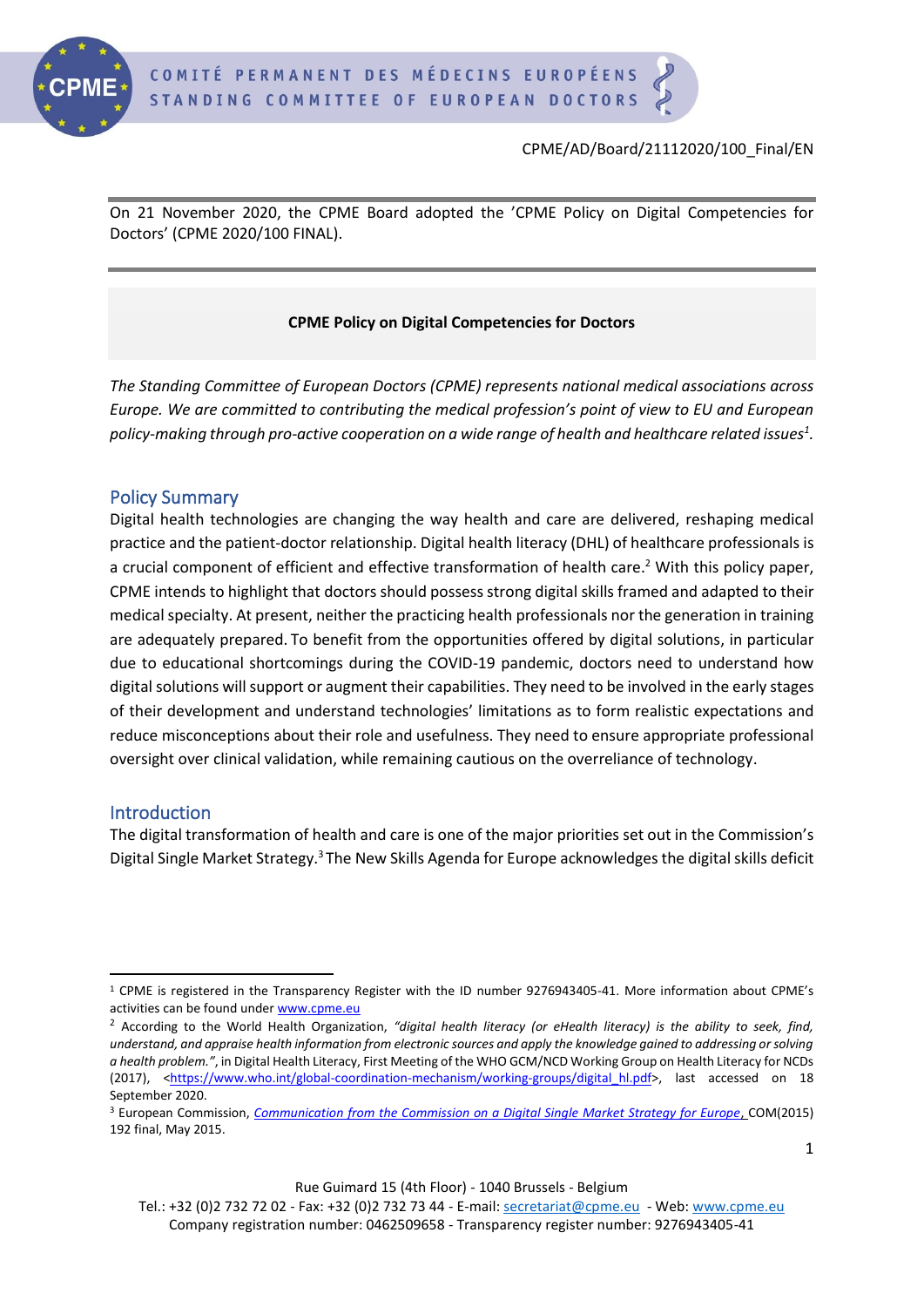

in health care,<sup>4</sup> and this major topic<sup>5</sup> has also been addressed in the Joint Action Supporting the eHealth Network (eHAction).<sup>6</sup> More recently, the thematic network on 'Digital Skills for future-proof doctors' under the EU Health Policy Platform, also known as 'Digital Doc', to which CPME is a member, is exploring ways to better integrate digital skills in the education and training of doctors.

The lack of preparedness and knowledge on applied digital tools, and tools' poor design can fail to take account of the actual workflow and time management in a doctor´s practice, and can have an adverse effect to the doctor's working environment. Indeed, the digitalisation of procedures or the implementation of complex software and advanced medical devices, if not embedded in the doctor's care pathway, can be deeply unsettling, increase workload, reduce efficiency and, most troubling, result in spending less time with patients.

CPME is committed to contributing to the debate of preparing future and current doctors for the digital healthcare transformation. Appropriately applied, digital health technologies can empower patients and doctors at every stage of healthcare delivery. From health promotion to disease prevention, from integrated health and social care to diminishing geographical barriers to healthcare access.<sup>7</sup> Emerging technologies have the potential to support decision-making and outcome prediction, to guide or semiguide surgery interventions, to detect and delineate lesions, to enhance the accuracy of diagnosis and increase the safety of health care services. They may support in administrative and bureaucratic tasks, optimising workflows and, consequently, contributing in the long-term to more sustainable health systems.

However, digital technologies must not replace the cornerstone of medicine represented by the direct and unmediated relationship between the patient and doctor. Maintaining patients' trust and comfort while using innovative digital tools is a key requirement.

# New digital skills for doctors

Academics, healthcare professionals and policymakers should work together to identify the competences (knowledge, skills, attitudes, values and ethics) needed in increasingly digitalised health care settings. These new skills should be reflected in the future curricula of medical faculties, in

Tel.: +32 (0)2 732 72 02 - Fax: +32 (0)2 732 73 44 - E-mail: [secretariat@cpme.eu](mailto:secretariat@cpme.eu) - Web[: www.cpme.eu](http://www.cpme.eu/) Company registration number: 0462509658 - Transparency register number: 9276943405-41

<sup>4</sup>European Commission*, [Communication from the Commission on a New Skills Agenda for Europe](https://ec.europa.eu/social/main.jsp?catId=1223)*, COM(2016) 381 final, June 2016. Contributing to this acknowledgement was the report of a survey conducted by the European Parliament Committee on Digital Skills for Health Professionals in 2016 which concluded that a large majority of health professionals felt having received no training or insufficient training in digital health technology, [<https://www.healthparliament.eu/wp](https://www.healthparliament.eu/wp-content/uploads/2017/09/Digital-skills-for-health-professionals.pdf)[content/uploads/2017/09/Digital-skills-for-health-professionals.pdf>](https://www.healthparliament.eu/wp-content/uploads/2017/09/Digital-skills-for-health-professionals.pdf), last accessed on 18 September 2020.

 $5$  The [eHealth Network Multiannual Work Programme 2018](https://ec.europa.eu/health/sites/health/files/ehealth/docs/ev_20171128_co01_en.pdf) – 2021 identifies as a main priority area 'Overcoming Implementation Challenges: addressing transversal enabler issues crossing the abovementioned categories' and therein a topic on e-skills for Professionals.

<sup>&</sup>lt;sup>6</sup>In eHAction, Work Package 6 included a specific 'Task 6.3 - e-Skills for Health Professionals' which looked at how competence frameworks can be used as a common language to describe the knowledge and skills required for a role in an organisation or across a sector.

 $7$  For example, the responsible and secure use of telemedicine should be designed to reduce patients' costs and increase comfort of medical care, while enabling a data-driven approach to personalised care.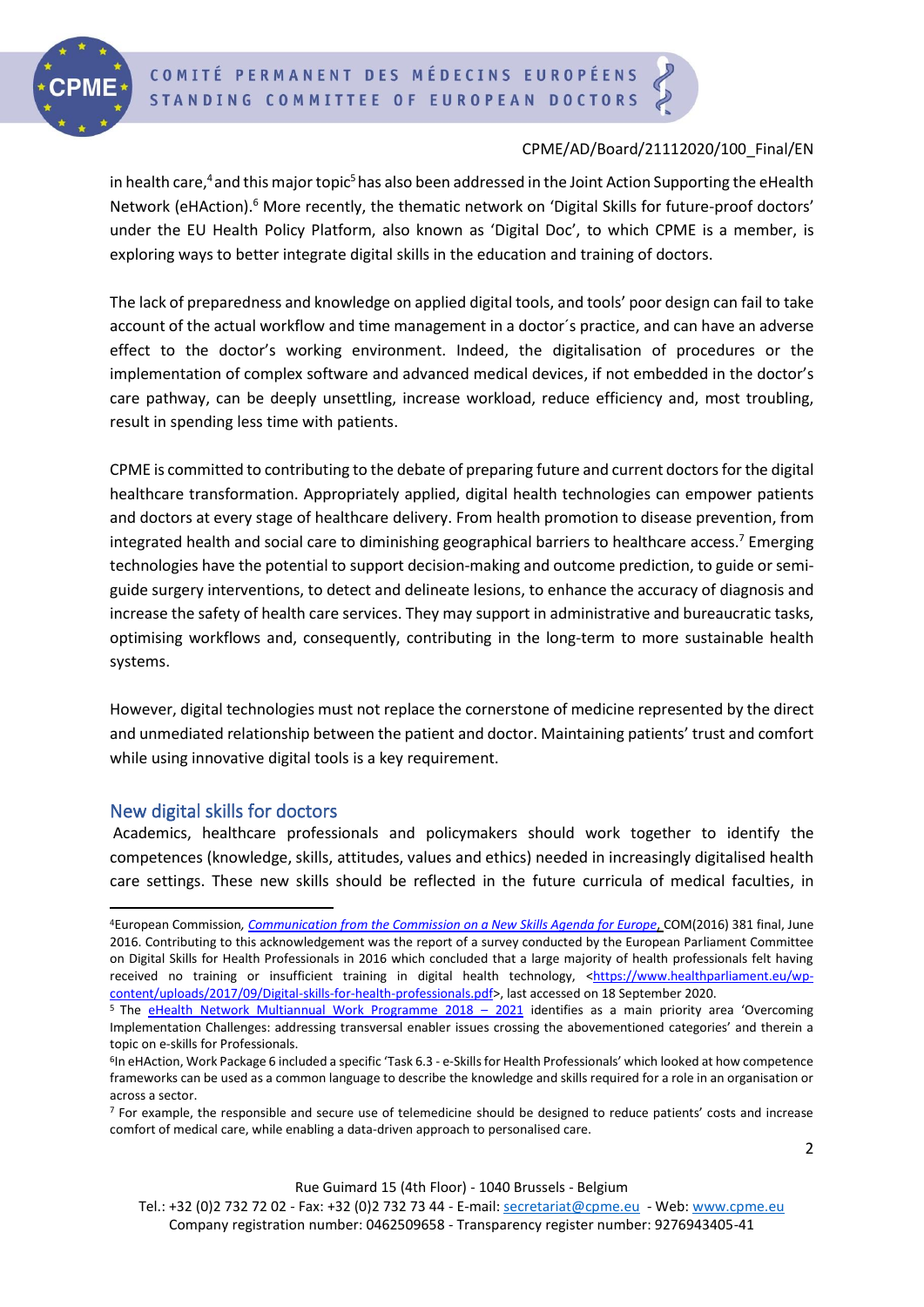

particular during specialist medical education, and integrated into continuous professional development (CPD) to keep doctors up-to-date with digital innovations.

Current and future doctors should be provided with new possibilities for interdisciplinary education (e.g. engineering, computer science, law, ethics). Developing a multi-professional core curriculum for specialist medical training and CPD would improve design, implementation and application of new technologies in health and care.

Courses should be hands-on, taking place during working time to facilitate implementation, and benefit from new online methods for learning. As they are continuously updated, they should be regularly assessed on their implementation and effectiveness. Their impact should be monitored to ensure they are fit for purpose. Organisational encouragement and financial support for innovation are therefore vital.

Potential resistance to change can be a barrier to technologically-assisted medical progress. Doctors' attitudes, values and ethics as well as motivation and openness to digital solutions have a direct impact on the successful outcome of the digital health transformation. The identification and role of digital leaders in healthcare environments is essential. Digital leaders should be capable of understanding the importance of health data, innovation and technology and have the insight, energy and impetus to drive change. They could map digital competence gaps, assist healthcare professionals with sufficient skills and support, identify risks, as well as become mentors and provide examples for others to follow. An effective culture of innovation and learning in healthcare settings is therefore necessary.

CPME summarises in Table 1 below the necessary digital competencies for current and future doctors.

| <b>Digital competencies for Doctors</b>                                          |                                                                |                                           |
|----------------------------------------------------------------------------------|----------------------------------------------------------------|-------------------------------------------|
| <b>General digital skills</b>                                                    | <b>Technical digital skills</b>                                | Patient-doctor relationship               |
| Data protection and ICT safety                                                   | Telemedicine                                                   | Digital communication                     |
| Problem-solving with ICT tools<br>and software                                   | Health apps and smart devices                                  |                                           |
| Legal and ethical considerations of<br>health data and of using digital<br>tools | Artificial<br>intelligence<br>and<br>clinical decision support | Digital collaboration                     |
|                                                                                  | literacy/analytics<br>and<br>Data<br>bioinformatics            | digital<br>heath<br>Promoting<br>literacy |
|                                                                                  | Virtual and augmented reality                                  |                                           |
|                                                                                  | Robotics                                                       |                                           |

#### Table 1 – Digital competencies for doctors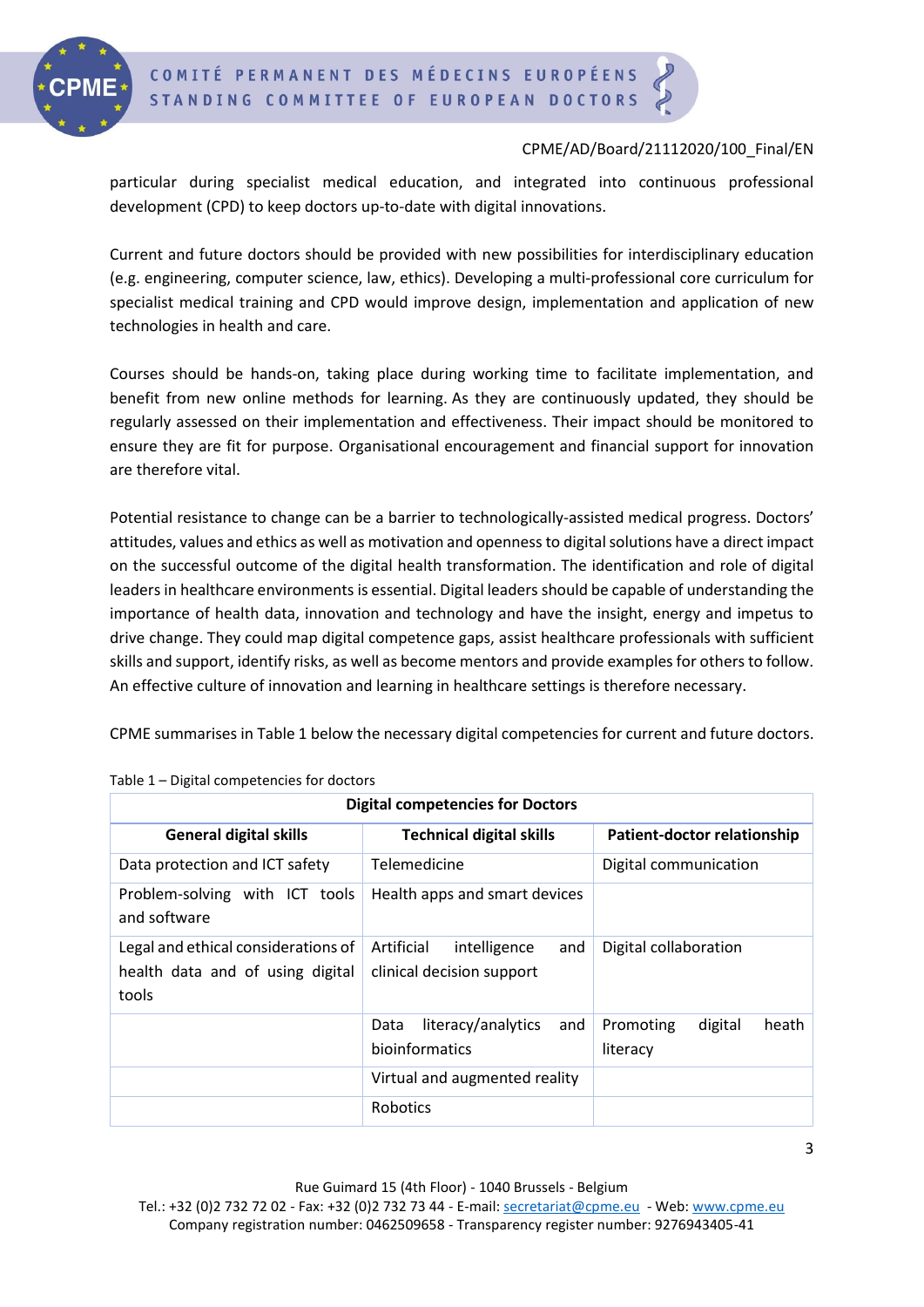

# Profile of the future doctor

The future doctor should increase his/her awareness about the capabilities of eHealth solutions, understand his/her limitations, remaining cautious on the overreliance of technology. He/she should understand the terminology and definitions in the context of eHealth, developing new communication skills with patients and other healthcare professionals. He/she should be conscious of the digital literacy of their patients, recognising a role in empowering patients to better manage their own health through digital tools. He/she should be aware of the ethical, legal and safety implications of using digital tools in medical practice and adhere to the same professional standards as they would apply in other professional settings. He/she should perceive that the effectiveness of digital transformation of medicine depends on their approach to digital health technologies.

# Recommendations

The digital transformation of medicine is a dynamic, long-lasting process of change and innovation that will modify structures, processes and cultures of healthcare systems. It will significantly alter roles, competencies and cooperation of doctors with other healthcare professionals. Proper training and sufficient guidance, interoperability and respecting as much as possible current working processes are key for success.

CPME believes that:

- Doctors should be involved in the development of eHealth tools to ensure that these tools can be handled intuitively and are user-friendly, providing an actual support for doctors and patients in day-to-day healthcare scenarios;
- Independent bodies should evaluate the actual usefulness of eHealth tools and the effectiveness of their implementation in medical practice;
- The existence of an effective culture of learning and organisational encouragement are indispensable for doctors' commitment to acquiring new digital skills;
- Medical education and CPD should reflect the changing roles of doctors and the new skills they require. These skills include data analytics in healthcare, genomics and bioinformatics, AI in health, telemedicine, smart health devices and mHealth, training with digital health technologies, such as virtual reality (VR) and augmented reality (AR), ethical considerations, communication skills with patients, relatives and healthcare team, and legal implications of digital health tools;
- Digital skills education programmes should be systematically monitored and assessed for their effectiveness;
- Interdisciplinary and interprofessional collaboration should be taken into account, in particular when developing a core curriculum for digital competences for specialist medical training and CPD;
- Digital leaders should be identified in healthcare settings and become mentors, providing examples for others to follow.